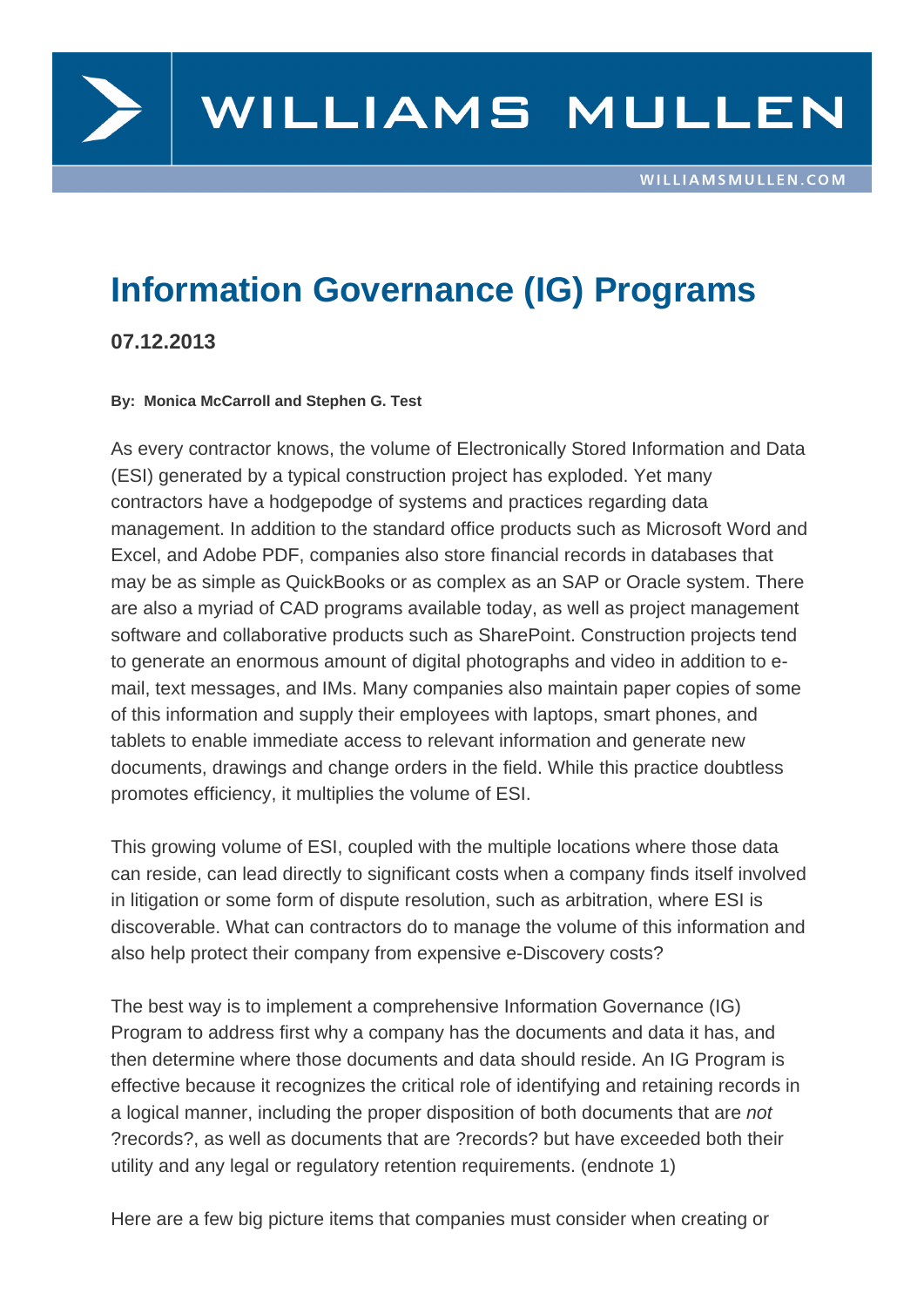updating an IG Program.

#### **1. Define your company?s ?records? and where they are stored**

Most companies have large volumes of documents that should never have been retained in the first place because they do not constitute a ?record?. This includes email chit-chat, as well as long-discarded drafts of documents and multiple copies of the same document or e-mail. Defining your company?s ?records? should be done well before you find yourself involved in a legal dispute. Defining the source of the record, e.g., a network share or designated folder, is equally important because it will help eliminate the need to collect data from individual devices and the related expense.

#### **2. Recognize the difference between record retention and disaster recovery**

Many companies retain multiple copies of ESI for long periods of time just in case they ?might? need them. To the extent this means ?just in case a catastrophe happens?, there are much easier and more cost-effective methods of preparing for a disaster, including ensuring that critical data are stored in network locations and backed up in a secure manner with media stored in a secure location. Disaster recovery generally refers to getting your business up and running again after a disaster strikes, whether natural or man-made. General ?record? retention for completed projects is quite different. Look to the terms of your contract to see if there is a provision requiring retention for a specific time, such as to allow an audit. Also, look to see if ?records? is defined. Do you need to retain every e-mail communication and document draft or just the final version? As a general rule, accounting records and contract documents should be retained at least five years following project completion. As with any business, project completion should include a protocol to clean out files, whether paper or electronic, before sending them to off-site storage or copying them to a hard drive.

### **3. Implement a Litigation Readiness Plan**

If you wait until a dispute arises or litigation commences to figure out how to respond, it is likely too late. Every construction company should consider how it will respond to litigation when?not if?it happens. Start by designating an individual or committee able to respond quickly to a complaint, arbitration demand, or government investigation; to ensure that any data potentially at issue are identified and preserved; and to make certain that key custodians are notified that a claim has been filed and that they know to preserve any potentially responsive data in their possession.

### **4. e-Discovery in Advance in Contracts**

In addition to recognizing the need to govern information effectively outside of the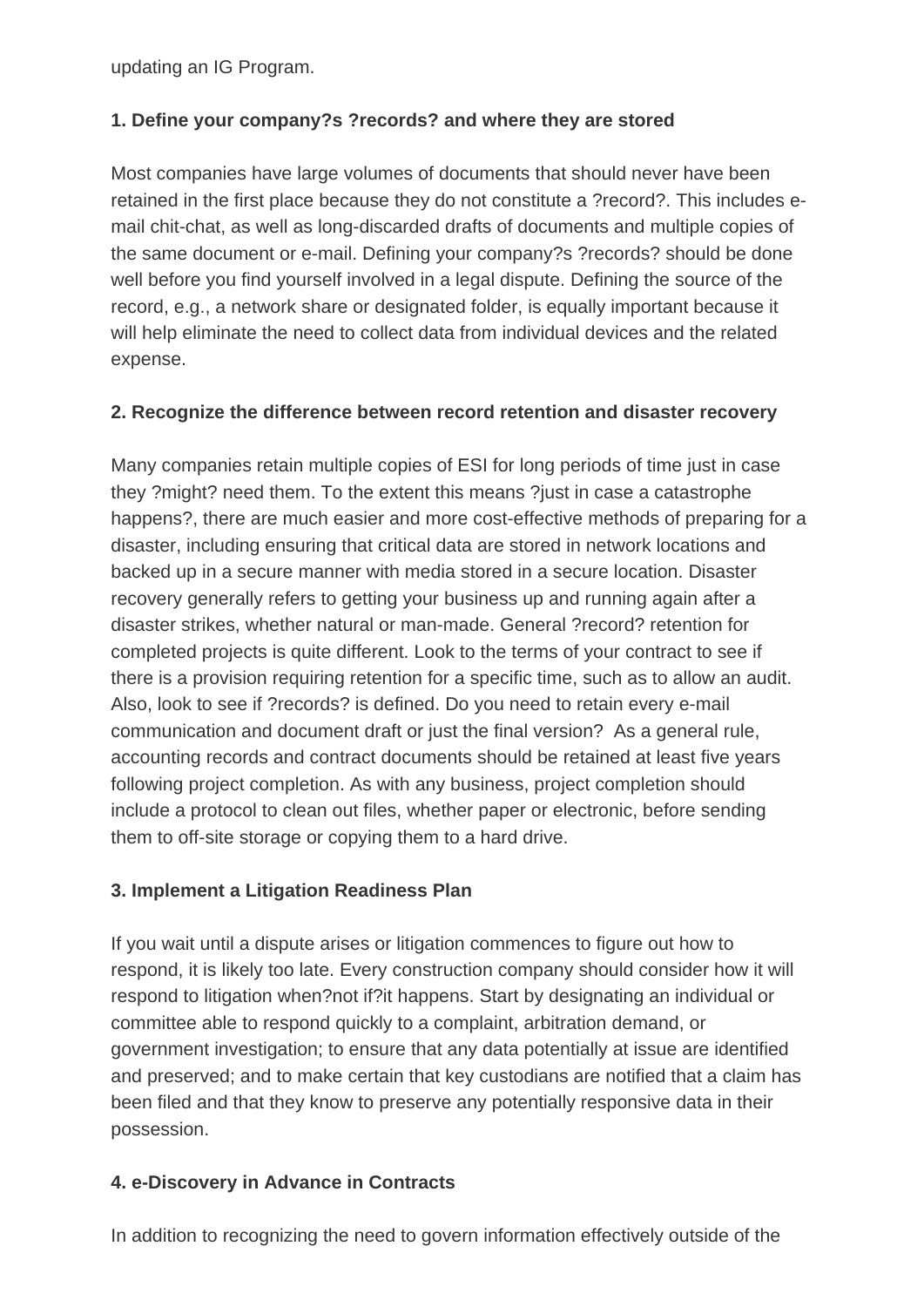litigation context, construction companies should work to decrease the risks and costs of e-discovery by including provisions in contracts that limit e-discovery obligations in the event of litigation or dispute resolution. This groundbreaking proposal, advanced by e-discovery practitioners, is featured in the most recent ediscovery issue of the Richmond Journal of Law and Technology. (endnote 2)

Consider one or more of the following limitations in contracts:

- Circumscribing the duty to preserve ESI until a notice or request to preserve is received (as opposed to the requirement that each party preserve once it reasonably anticipates litigation);
- Limiting the amount of discovery allowed, including what needs to be preserved (e.g., eliminating the duty to preserve backup tapes); and
- Limiting the application of sanctions for purported e-discovery failures (e.g., requiring evidence of malicious intent).

Assuming both parties are similarly motivated, such contractual provisions can provide certainty and foreseeability should a dispute arise. (endnote 3)

Maintaining ESI in the Information Age can be daunting and expensive. Construction companies can mitigate the risks and costs associated with modern discovery by governing their information effectively and efficiently before they become involved in litigation, and by implementing or updating an IG Program.

### **Endnotes:**

1. Monica McCarroll, Bennett B. Borden, Jay Brudz and Brian C. Vick, ?Information is Your Company?s Most Valuable Asset-Are You Treating it That Way? How Information Governance Can Help You Support Revenue Growth and Decrease Expense, Risk and Operational Cycle Time,?

http://www.williamsmullen.com/sites/default/files/wm-url-files/12.04.01\_Retailer.pdf 2. Jay Brudz & Jonathan M. Redgrave, ?Using Contract Terms to Get Ahead of Prospective eDiscovery Costs and Burdens in Commercial Litigation,? XVIII RICH. J. L. & TECH. 13 http://jolt.richmond.edu/v18i4/article13.pdf

3. Some caveats to consider before incorporating such contractual provisions include, without limitation: (i) the likelihood of enforceability will increase the more closely tailored these provisions are to the facts and circumstances of a particular transaction; (ii) the functionality of these provisions will depend on how well they are adapted to a party?s objectives in a particular transaction; and (iii) the scope of these provisions will be confined to the contract terms; i.e., a party may still owe preservation duties, for example, to third parties or pursuant to regulatory obligations.

## **Related People**

## **Related Services**